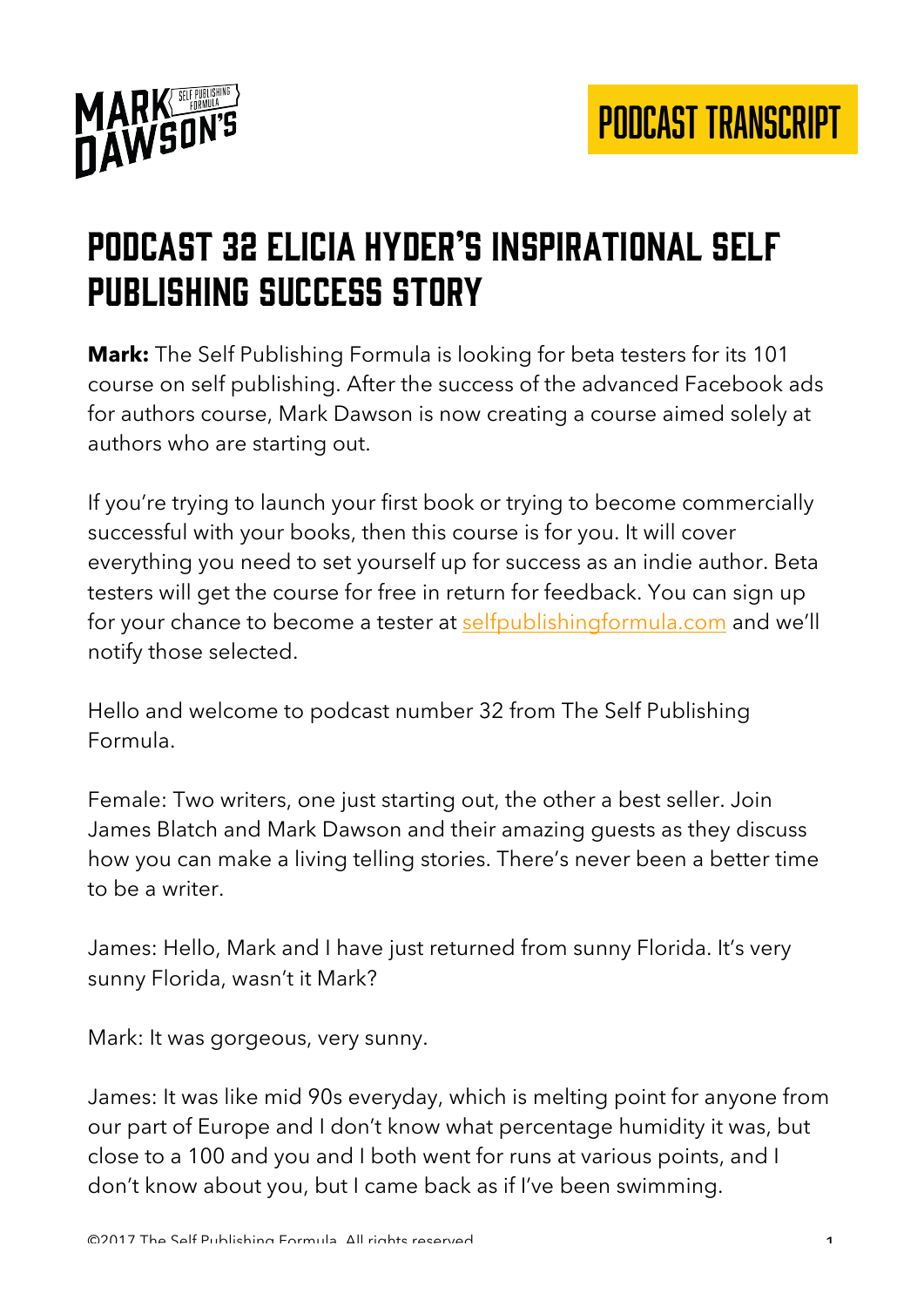



Mark: I did actually get to go swimming as well, so that was my favorite. In some ways, it was going out for a run because I was waking up at dawn because my body clock didn't quite get around to American time and then going for a run about half 6 in the morning and then going for a swim. It was, this water was so warm, my god, it was amazing.

James: What you talking about swimming in the sea or your swimming pool?

## Mark: In the sea.

James: Were you not alarmed by the various signs that said this is stingray season, that you have to walk in a certain way in the sea to avoid treading on a stingray.

Mark: The stingray shuffle. No, not really, I've been to the Maldives more than once, so there's loads and loads of stingrays, at least as long as your careful, it's not really a problem.

James: Yeah, I saw one when I was running.

Mark: Yes, I saw some as well.

James: In the shallows though, which was enough for me to think I'll have a little swim in the pool and I got back to my salubrious hotel. I say salubrious hotel. I was slumming it next door to your properly salubrious hotel, so you were at the Trade Winds. Let me just set out then how this podcast is going to work, so we met up live at St. Pete, myself and John Dyer, the three people who run Self Publishing Formula. It was the first time that we had a properly been to a live event where we invited anybody you will know from previous podcasts, if you listen to the podcast, you've taken the course, or you're part of the Facebook group, et cetera, to come and say hello. That evening went absolutely brilliantly, it was such fun. As well as the whole event. Lots of people came and tapped us on the shoulder and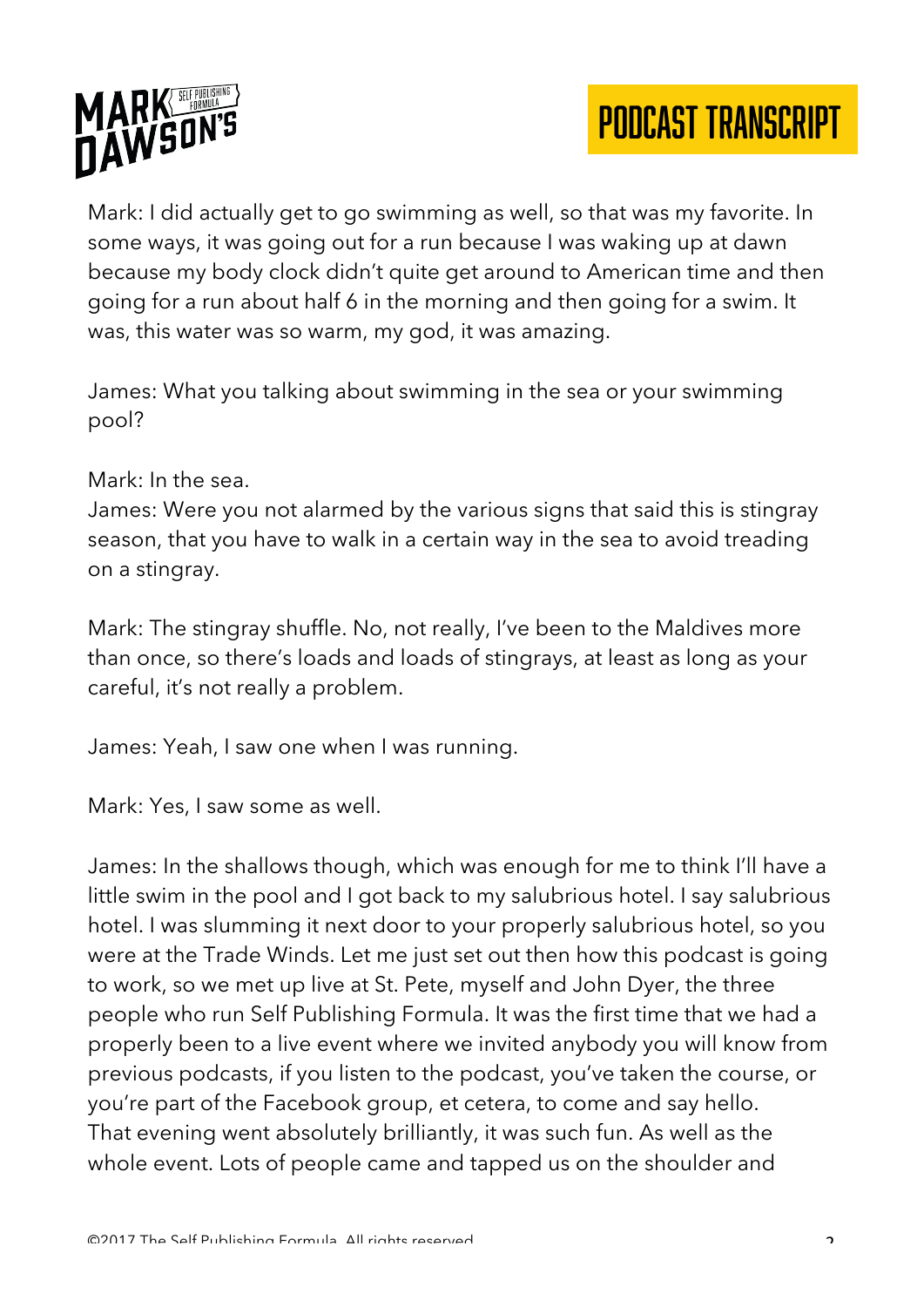

introduced themselves, and that gave us a lot of opportunity to record some interviews with some really interesting stories and people.

One particular person, called Elicia Hyder tapped you on the shoulder, Mark and you had a chat with her and she told you her story. We decided straightaway that we have to share her story because it was wonderful. Please stick around for that, you're going to hear Elicia talking, the feature interview in this podcast and it's an interview you won't to miss for lots of reasons, so that's coming up in a moment.

Before we do that, let's reflect a bit on SPF live. So first of all, NINC, which we should say Mark, is Novelist Incorporated, Novelist Inc. it's a criteria membership. For instance, I could only go to the first day, which was the Thursday, whereas the conference itself had other sessions including advanced sessions, one of which was lead by you, for members. What is the criteria? I think you got to have 2 or 3 published books, is that right?

Mark: Published books and have sold, I think 5,000 dollars, something like that.

James: Okay, so you basically are on the selling side of professional authorship, which I'm not yet and I know a few people listen to the podcast won't be there yet, others will be. A very author-centric conference, which I really like, so lots of people talk about writing, and publishing, as well as marketing and so on. It wasn't just done from like the book fairs, for instance, which really come from a publishing perspective. You led a session on Facebook advertising, of course and how did that go down?

Mark: I did three sections actually. Yeah, I was on a panel on the first day talking about, looking at 7 people submitted their marketing problems and 3 of us in the panel plus someone who moderated it, looked at the problems and made some suggestions, so did that on the Thursday. Then on the Friday, I did 2 hours on Facebook ads, which when I actually realized that I was been asked to do 2 hours. I thought that might be a little bit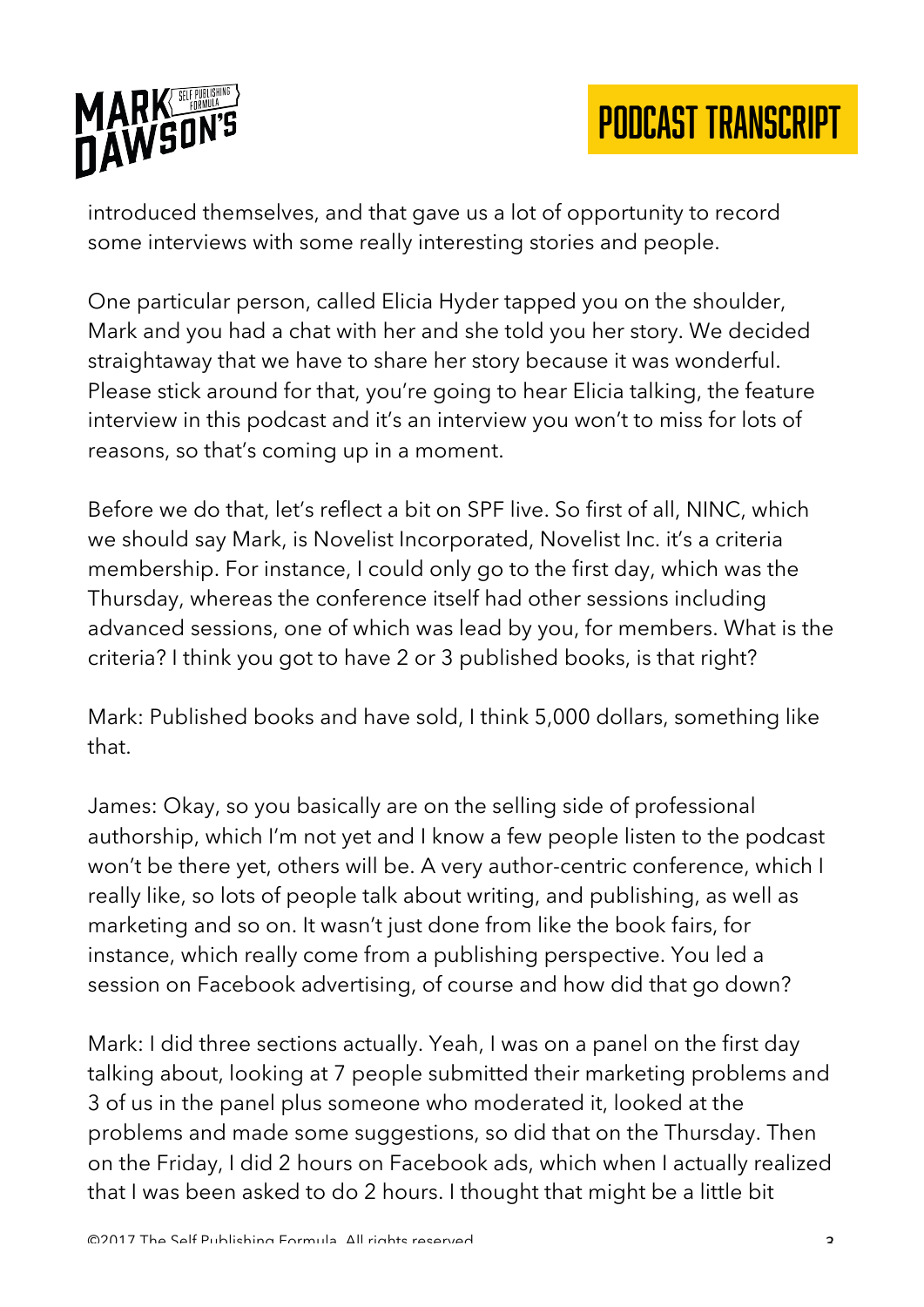

ambitious, but as it turned out, it was plenty of time. I had stuff in the locker that I could have brought out if necessary, but no it was great. I loved all of it.

The session on the Thursday was quite interesting because I hadn't been to NINC before and I did find it quite difficult to get an idea of the level of the attendees and as soon as I looked through the case studies, I realized that they were probably, it's easy to generalize obviously, there are plenty of people who are selling more than I am and who are better at marketing than I am.

But converse of that, there were plenty of people who didn't really know the first thing about things like mailing lists, and covers, and all that kind of stuff. It was quite difficult to pitch the advice that we were giving in the first session and then it was quite hard for me to pitch the Facebook advertising session because that obviously is reasonably advanced author strategy, but what I ended up doing was breaking it down into a basic mailing list growth session in the first hour and then I did, I think it was 13 things that are working on Facebook right now in the second hour.

Things like live video. I did a Facebook live demonstration from the stage, which thankfully worked after a bit of fiddling. That went down quite well and then looking at things like targeting, tracking, all that kind of stuff. All of the things that are working really well, the things that's Facebook's doing well right now and by the of it, it was great.

I sat down and BookBub were the next ones up. Katie Donelan from BookBub and slightly surreal to see BookBub using me as one of their case studies for their ads program, which was, it was nice. I had a good chat with them beforehand as well.

James: Well we know you've arrived and the industry, but that's certainly confirmation that. My observation from sitting there listening to the first panel, and I should say even though I'm not a member of NINC, I did sneak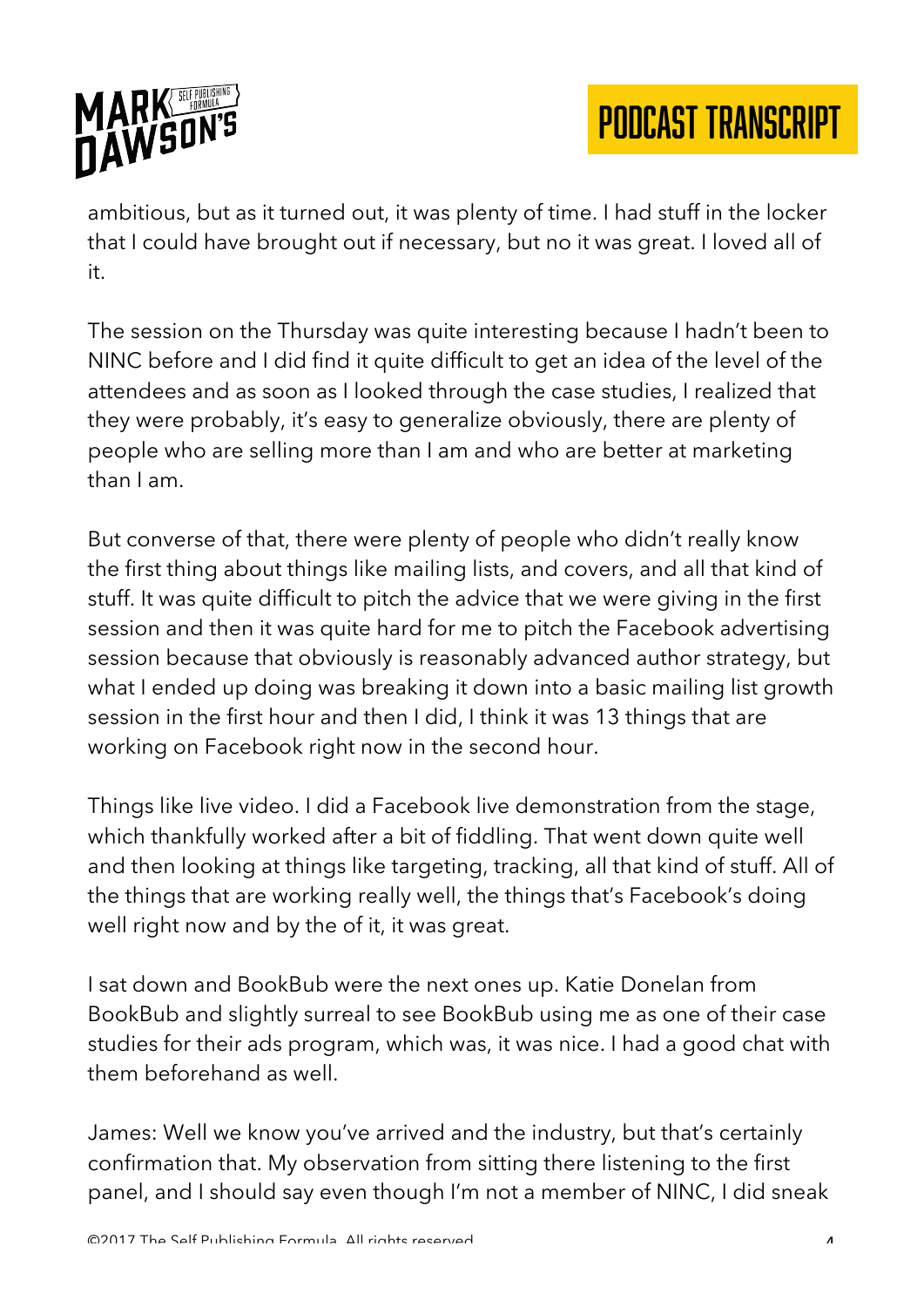

in on the basis of I'm going to take some snaps of you for some of the other sessions.

My observations straightaway was that we surround ourselves with people who are really at leading edge of digital marketing for their books. They're either Facebook advertising, they're thinking about it, they're into social media advertising, they want a piece of the action. They understand that this is where people are growing their lists, and growing their sales, and making their living.

Yet walking into the room at NINC, and I would say maybe 50 to maybe 75% of the room felt to me quite resistant to that kind of new way of doing, for what they consider as a new way of doing things. 25% of the room definitely all over it.

Mark: No, I don't think, resistance is the wrong word. I think curious. I mean there was an example in the first session I did, the Q and A, when I said something, there's a question about one of the authors there had done a deal with a publisher and all they bought was the first book in her series and she said what should I do? How can I get them to promote it? My first reaction to that was that's a bad deal because if the publisher doesn't push the first book and it's not successful, number 1, it might not be your fault, and number 2, if they don't want to publish the second book, then you're going to have a hell of a struggle promoting series where you don't control the first book.

My kind of, slightly off the curve reaction to that was that's a bad deal. I wouldn't be interested in a traditional deal like that. That was without me really thinking that the person next to me was owns and runs a small independent press, so that was kind of, I tempered my language after that, but it was, I think they were definitely interested in what we had to say. I did have a few people afterwards, because there's a couple of the questions in that first panel, I didn't get to speak because the other two panelist were quite enthusiastic about answering those particular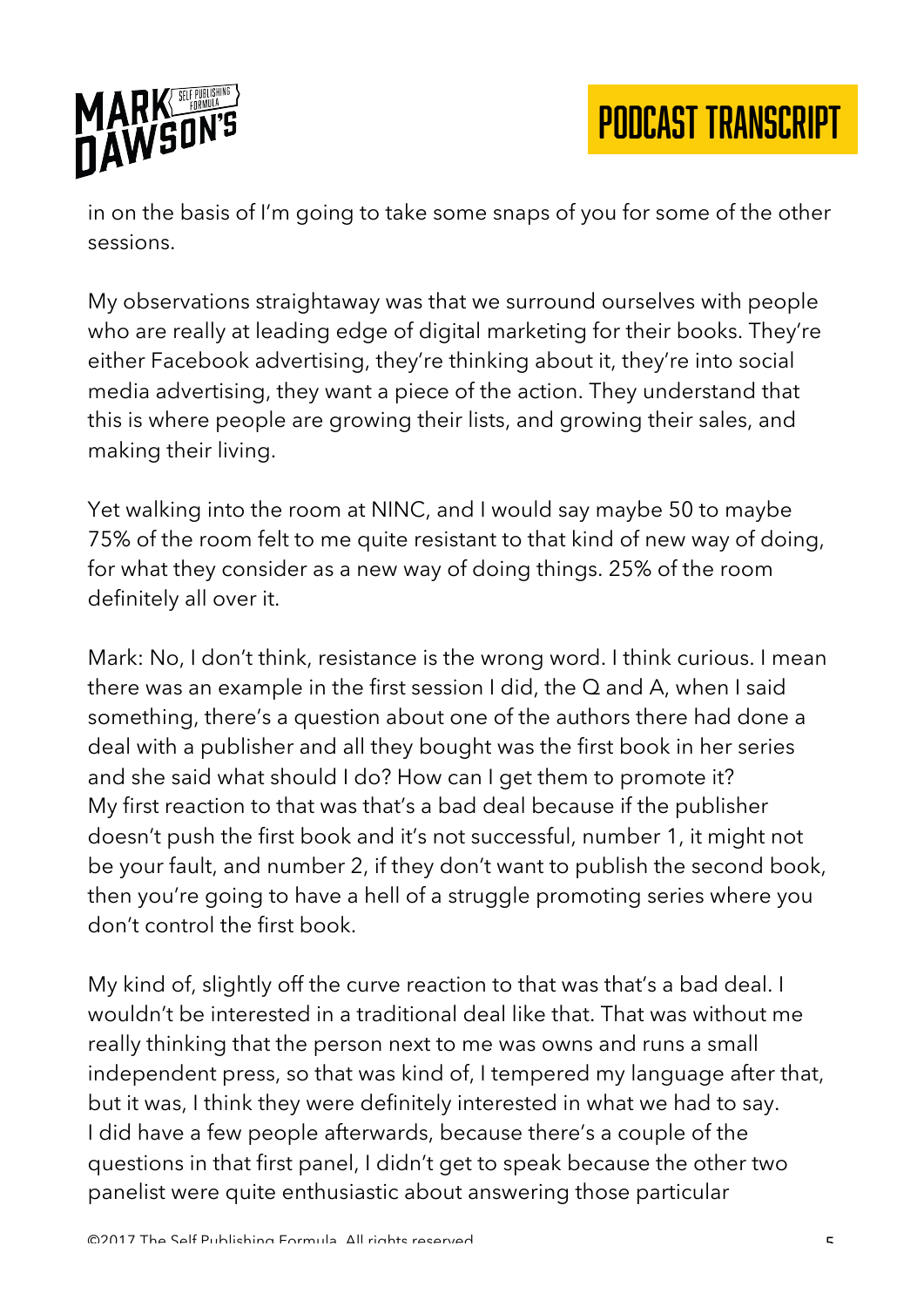



problems. A couple people afterwards came up to me and say, "Look, there were people in the audience who were just saying, I wish they'd let Mark speak," which was, that's quite, it's very flattering. I think it doesn't, it didn't necessarily have to be me saying that. I think it could have been anyone from our community really switched on with as you said social media advertising and the new ways of doing things. That was what they were interested in. It was about mailing lists and advertising and it wasn't necessarily, they weren't fixated upon tradition deal and what a publisher could do for them.

James: Yeah, I suppose the point I was making is that for someone like me, who's on their way towards launching themselves into this market, we are so surrounded by people who are doing it successfully or trying to do it now. There's a fear maybe that this is a saturated market and it's almost too late, you missed the bus.

Then you have a sense briefly of the wider, author world and realize it's a fraction. It's 25% of the room at most, I think are really on top of this. Resistance is absolutely the wrong word. The others want to be a part of it. Some, 1 or 2 were, I just sensed in some of the comments, 1 or 2 were kind of thought it was like witchcraft or something.

Mark: It is like witchcraft. I'm regularly sacrificing virgins in the garden.

James: Yeah, exactly I know that was what Stonehenge was all about, but that's an exciting prospect and I felt quite buoyed by that. It reminded me, reinforced the fact, that we are the leading edge. If you're listening to this podcast, you already have a significant advantage over many, many other authors, fellow authors, so that was a positive message I think.

Mark: Yeah, definitely that is something that is worth remembering and I often forget it because we associate ourselves with other successful self published authors, that those are the people that I listen to or all of the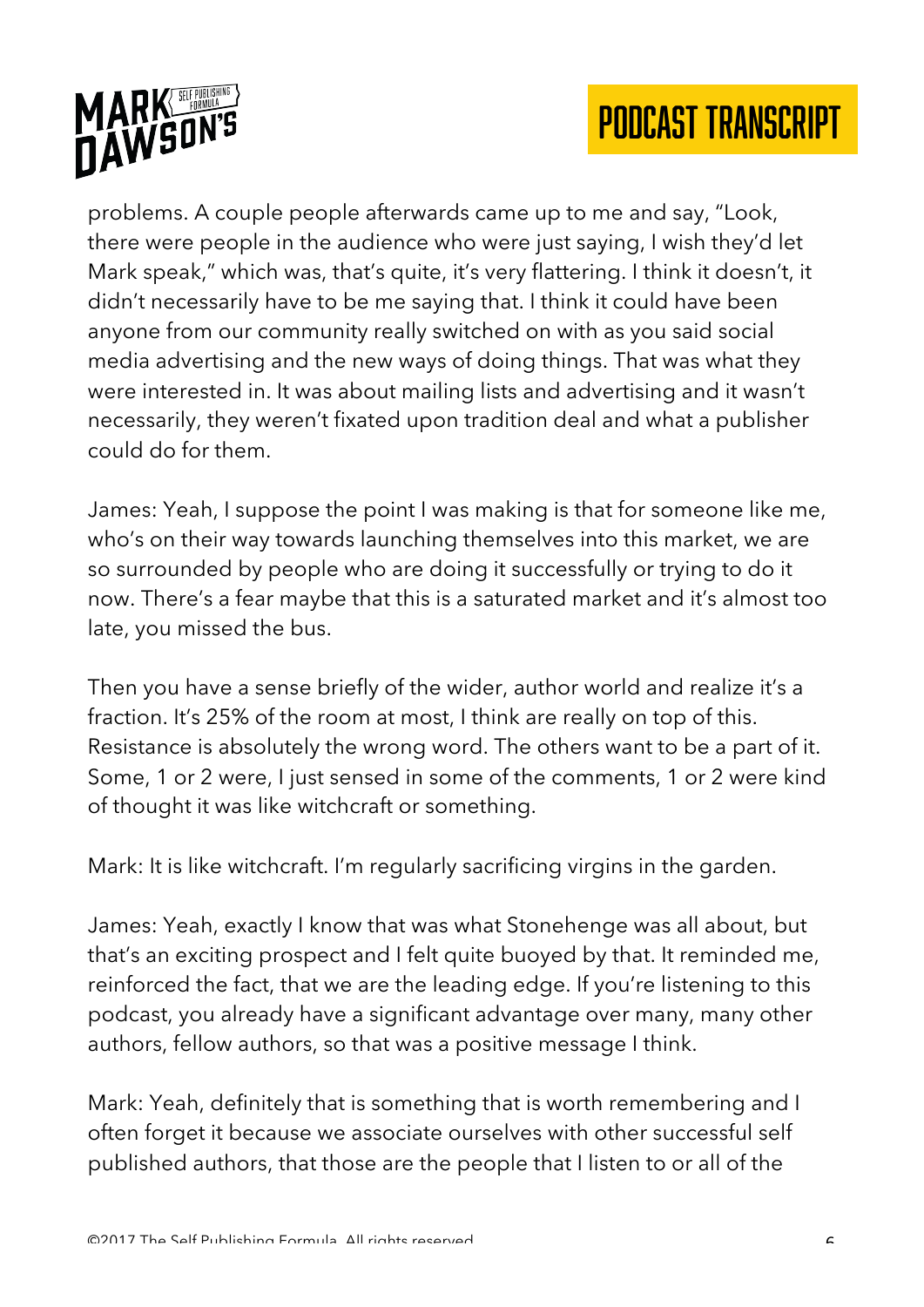

Facebook groups that we run full of people interested in doing the things that we're doing.

It is very easy to draw your focus in too closely and then not see that the majority, that we are vanguard, the majority of people don't know what a mailing list is. That's so basic, I almost can't get my head around that, but that is the truth of it. Some people don't know what a mailing list is. That's the most fundamentally important asset that any author can have. It's not just an independently published author, any author whatsoever.

James: Good and now let's talk a little bit about SPF, this is going to be a little bit course centric, so I'm not going to apologize for that, it just is the way it is that we got quite a lot of students who've taken the course and had really successful launches with it and I'm going to say it's changed their lives because that's what they said to us when they came and say hello to us at our party or the people that John Dyer and I dropped in on our way down.

We drove down from New York having met the Teachable crew in New York and we dropped in on several authors and "You've changed my life," was something we heard more than once, so that's great. It's a little bit unapologetically this bit is going to be about the course and Elicia's interview coming up in a moment, but it was very impressive to be drinking a beer at night surrounded by people who are making 50,000 dollars a month, 30,000 dollars a month, 20, 30,000 dollars a month if you go around the table, spending maybe 5,000 on the Facebook ads and who's careers have just shot off stratospherically and their making not just a living, which I think is an admirable aim, I will be aiming for is to be make a normal salary.

I'll be delighted if I can do that, but here's people who thought that was their dream 18 months ago, and now are making what you might describe as a good city salary. The kind of thing that you read about in the papers. It was incredible. Impressive people right?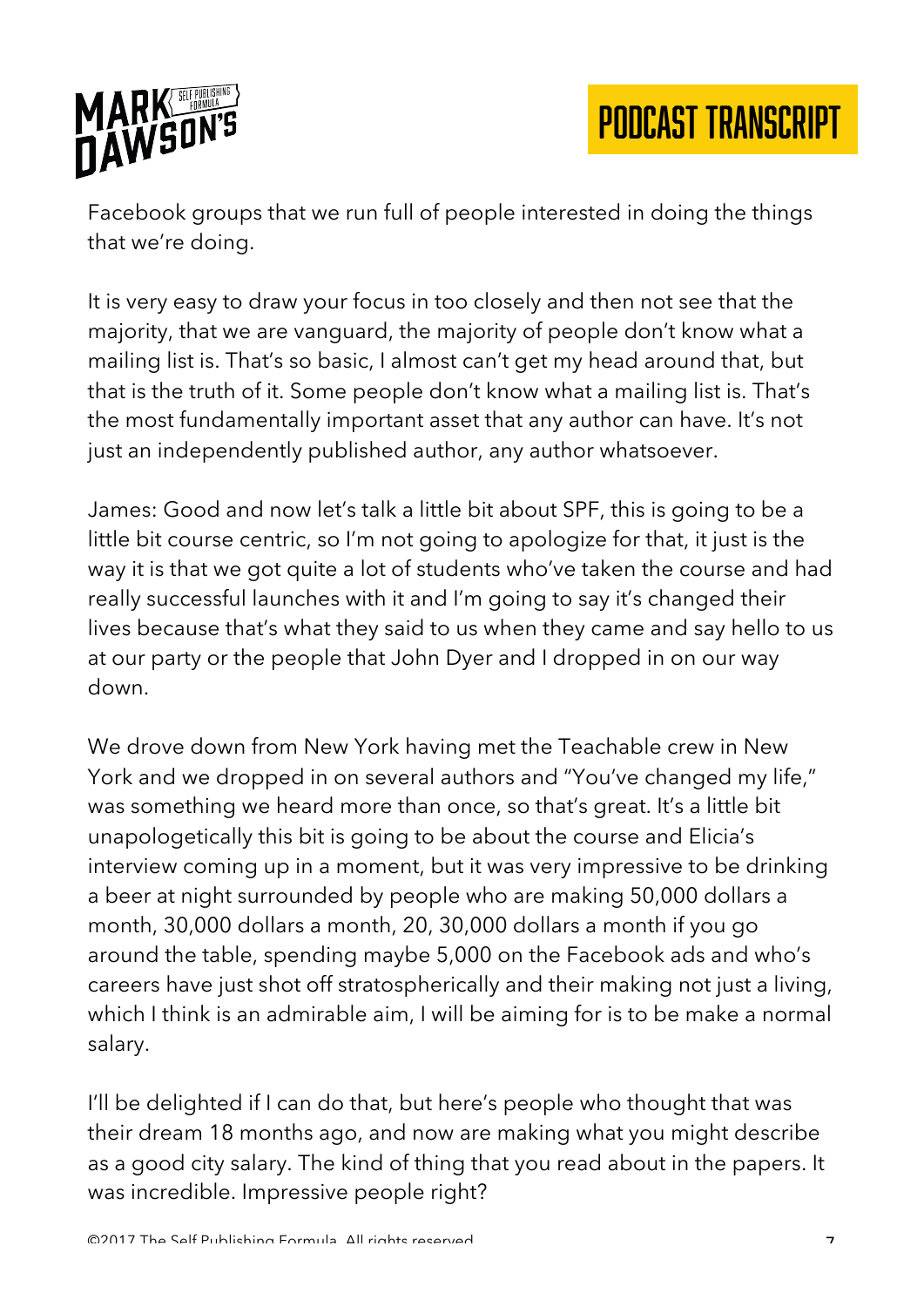

Mark: Yeah, there was a real highlight. I mean we basically threw a party on the, was it the Tuesday night or Wednesday night?

James: The Wednesday night.

Mark: Wednesday night. We took over one of the bars in the resorts. I don't know exactly how many people came, but probably we must have cycled through 120 over the course of the evening.

James: I've got the bar bill if that's anything and that would back that up, yes.

Mark: It was a reasonable bar bill, but we thought that was the least we could do was to cover that. The numbers were great. We had all the Draft2Digital guys came, so Chris, Kevin, Aaron, Dan Wood. We had Mark from Kobo came. Plenty of the industry guys came.

And then beyond that, we had people who'd come not to the conference, but to come meet us, which was, we had Michelle drove 4 hours to come to see us. We had Shawn flew in from Atlanta specifically to have breakfast with us and then to leave the same day, I think. We had Clint, Nathan Vancoops came along. We had plenty of people who are in the Florida region.

In fact, Elicia came. She came specifically with her mum, just to come and meet us and that was really flattering and got to hear some really fabulous stories and some success stories, apart from the ones that the guys that you met as you made your midlife crisis road trip down the east coast. It is really wonderful to hear these people, who as you say have earned enough money to change their lives through fairly simple advertising program, really wonderful to hear that.

James: Yeah, it was really good and what was interesting, I think it was quite good for NINC as well because people like Elicia and Michelle who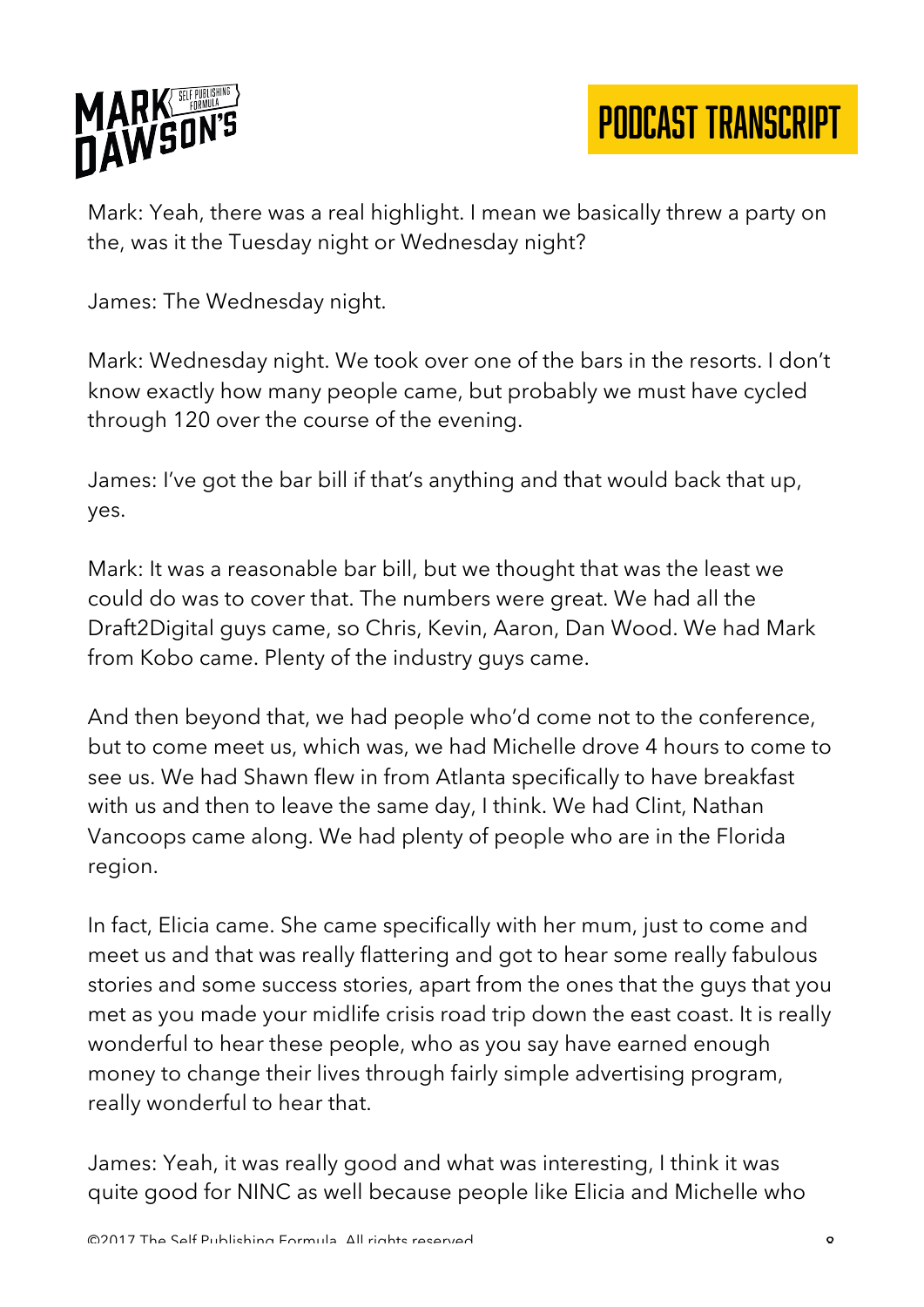

you just mentioned, didn't really know about NINC, but they now know about it through us, so they're going to be quite keen I think to be a bigger part of it in the future, so quite a few authors on the doorstep their in Orlando.

John and I then picked up a final interview over on the west coast with Charlotte Byrd, who's another stellar student of the course, who obviously got the right books and she was commercially minded and orientated about it from the beginning. She chose her genre, romance, I think bordering on erotic romance for her, she chose her genre based on what was going to work commercially and she hadn't even read romance. She wasn't a romance reader before she started.

She's got 3 books and she's now doing an average 10,000 dollar month. She's had some really big months in the past and will be very, very successful in the future thanks to Facebook advertising, which we mention from time to time, Facebook advertising.

Mark: Doesn't work.

James: It doesn't work. You do hear that. It is the key to digital online marketing and that's not just in the author space, but it is still at the moment is the key. We've got our fingers in lots of social media advertising pies and we're expanding that all the time, but understanding, getting to go to Facebook ads still is what you should be thinking about if you're serious about earning money from your career.

Mark: Yep, absolutely, couldn't agree more.

James: Okay, look I promised you this interview with Elicia.

Elicia came up and spoke to Mark and then I talked to her, not only did I get to do a sit down video interview with Elicia for our own purposes really for marketing the course because she's been a really successful story for us,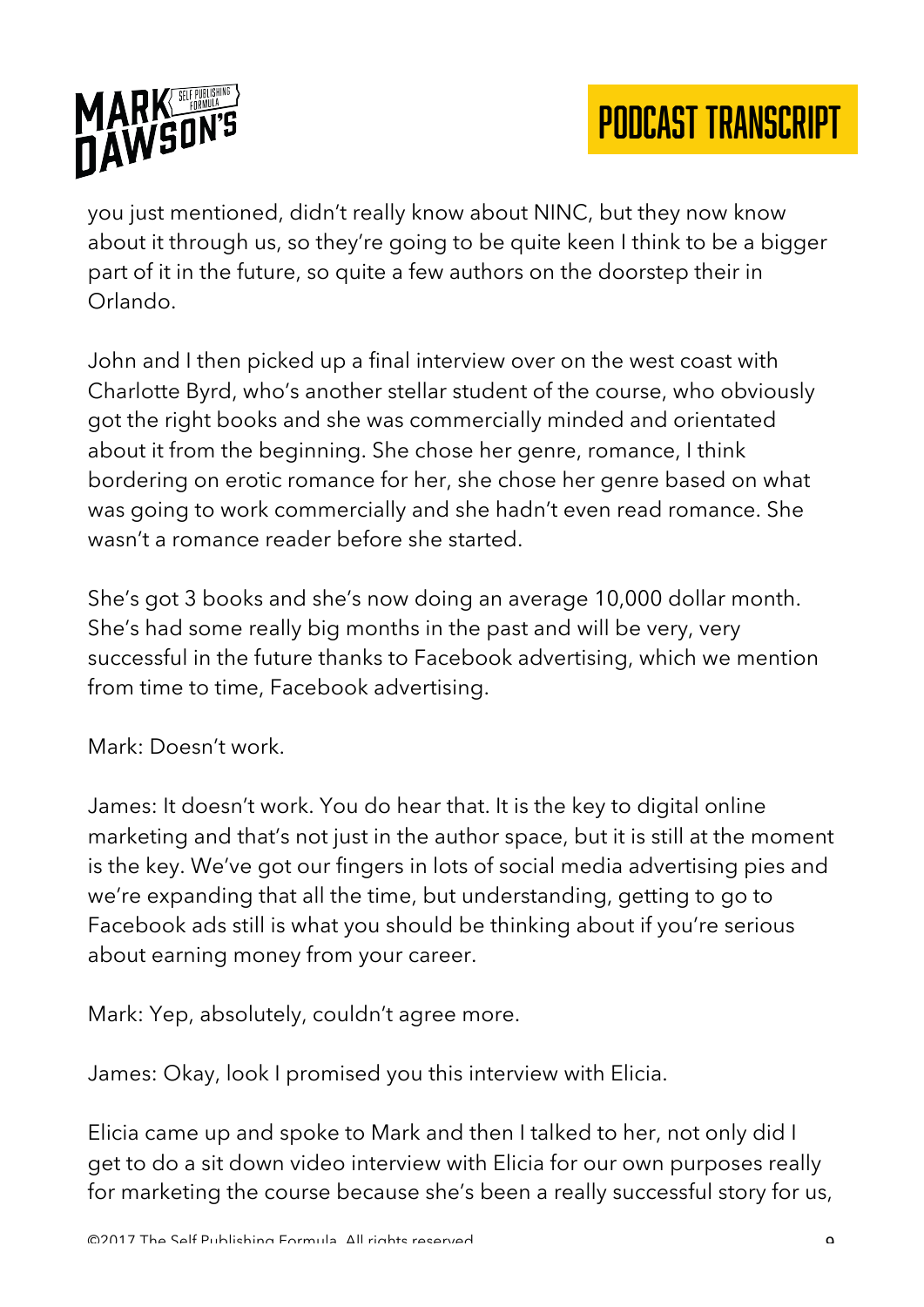

her story was so touching and she was such a wonderful person that we wanted to share her story with you, so that's going to be our feature in for you today.

Elicia: I had completed the first two books in the Soul Summoner series, completed writing them and went through rounds of editing and decided I'm going to pitch this book to my three top picks of agents. Did a lot of research, found out who those people were. We won't name names, but I did and within three days of sending that email, I heard back from one of them. That was like, "Hey, let's talk about this book," which, you know I'm freaking out.

James: That's an amazing response.

Elicia: Totally, yeah, absolutely. Astounding response because that just doesn't happen. It's not the norm in this business, so I called everybody that I knew an told them somebody's interested in my book and then six hours later, the same day, during dinner, I got another phone call from my doctor saying we think it's cancer. We need you to come back in in the morning for some more tests.

I had been going through different tests for some suspicious lumps and bumps where they shouldn't be and it turned out it was cancer. I had to call everybody back, this time in tears for a completely different reason, because it was certain at that point that I was getting ready to go through a really big battle.

James: An interesting day in your life that you won't forget.

Elicia: The best of times, the worst of times.

James: Good stuff for a book.

Elicia: It is, it is. I wonder if anybody's every done that.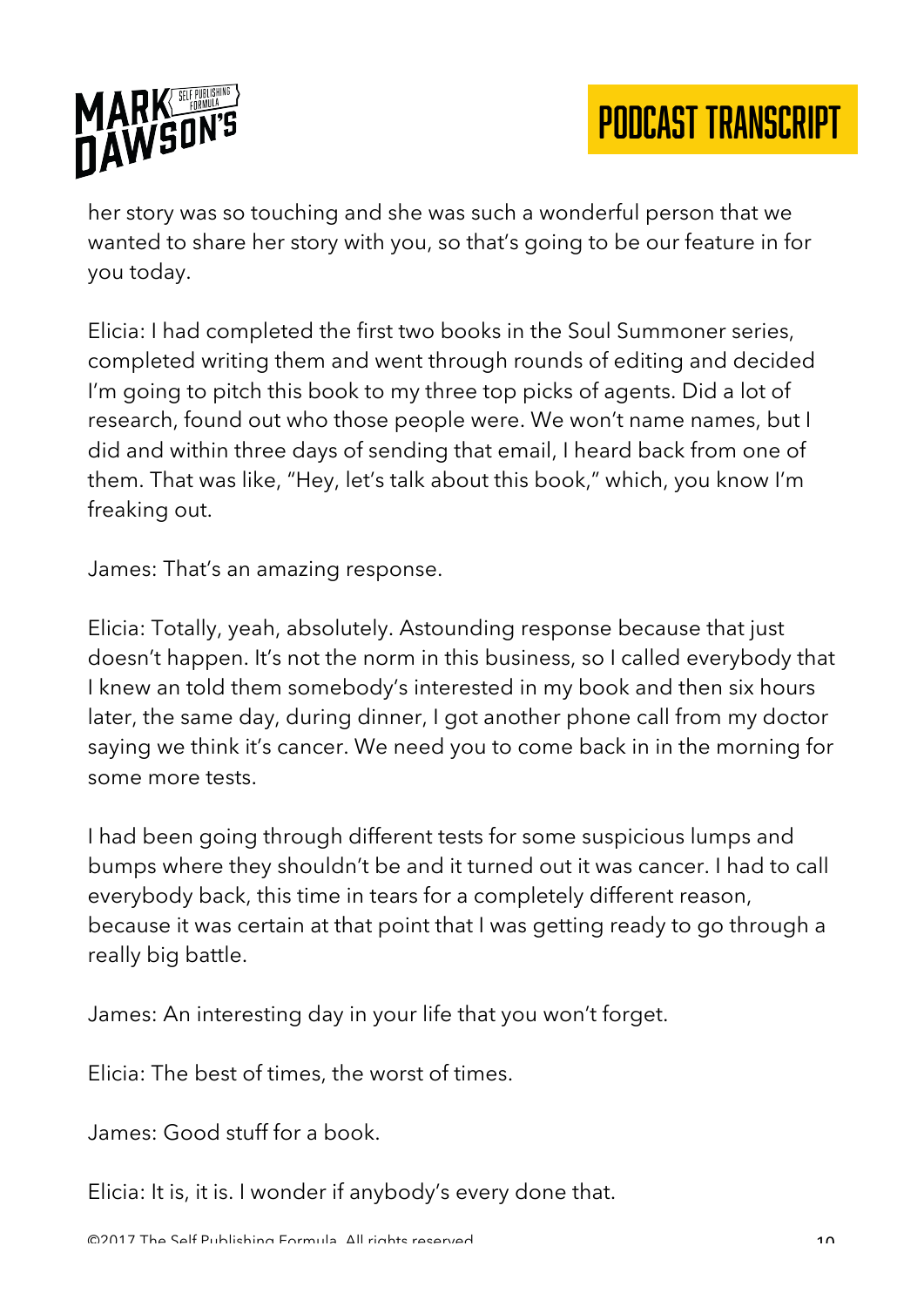

James: You decided obviously you had to put the book publishing on hold at that point.

Elicia: Yeah, I contacted the agency and I was like, "Ha, funny story, I just got a cancer diagnosis right after I talked to you and so I'm going to have to put the book on hold for now and try not to die," and so they did, as the industry is. They don't have time to wait and they were like, "Well be in touch when this is all over with and we wish you luck, peace out," you know. I thought that everything was just at that point, like we're going to have to start over and however long it takes me to beat this thing, so it was really disheartening. But the best thing that I took away from it is I knew this book has potential. This book can go places.

Before I became a writer, I was in graphic and web design for 13 years, so I knew a bit about marketing, online marketing, knew nothing about book marketing, but I knew because every query, how to website tells you you need to have a platform. You need to have people to market this book to to make it appealing to a publisher, so I started googling, how to build your platform and I knew, email's keen. You need to start building an email list. I had an email list at that time and it was six people, one of them was me, one of them was my mom, the other one was my sister.

James: That's a familiar story from when people start.

Elicia: Totally, I'm sure. Absolutely, but I did some googling, how to build your email following as a writer and I found Joanna Penn. I started just tearing through her website. Reading her books like, I'm like oh my gosh, this is a goldmine of information.

In one of her interviews that she did, she talked to Nick Stevenson, and I'm like okay, well he's got this free series out there, these freebies. We'll see, it's free. Well I got his three videos and by the end of listening to them, about a week later I had gone from six subscribers to 60 and I ended up publishing a book that I never intended to publish to try to build that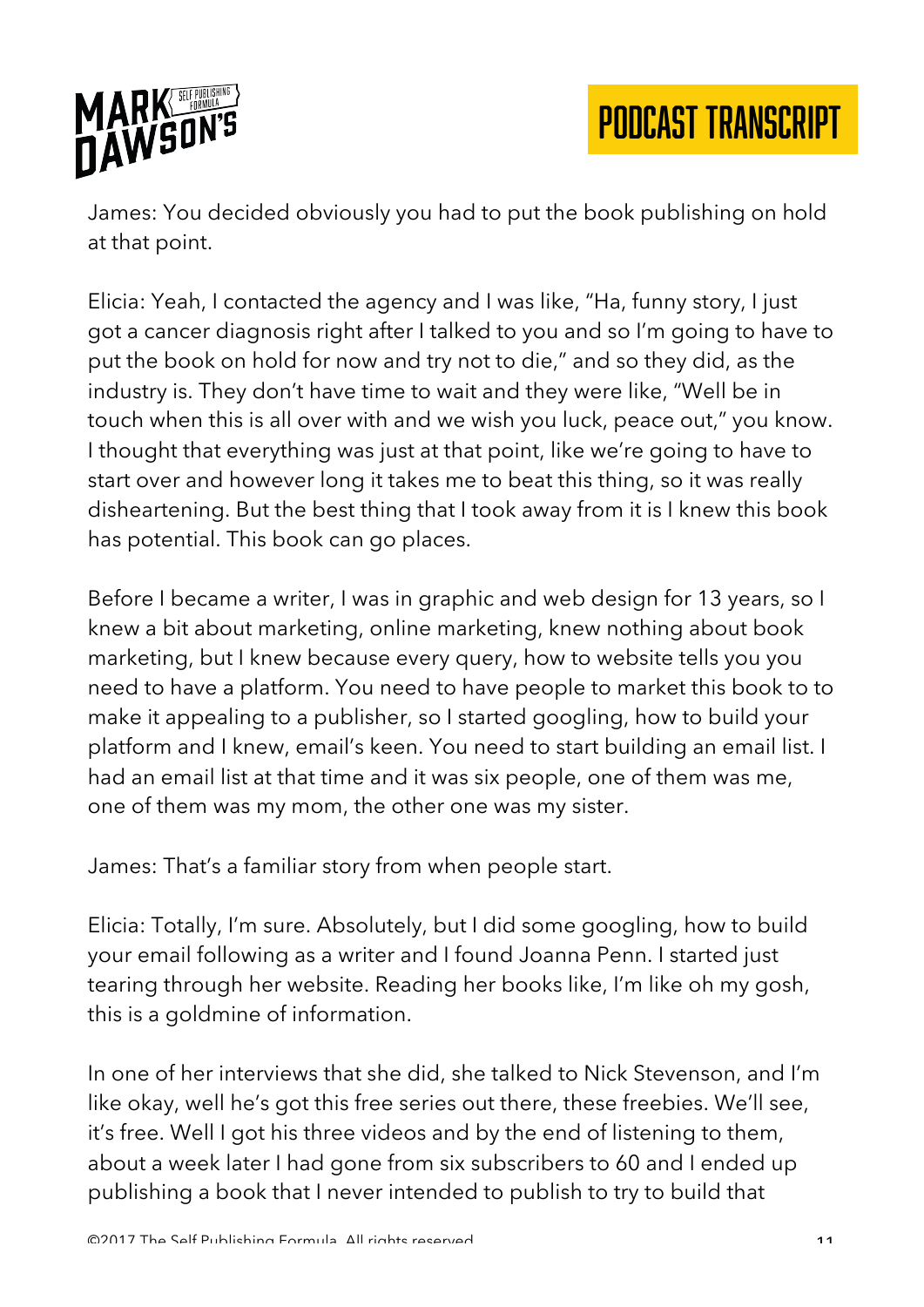

following based on his advice and it really just kind of snowballed. It was really unexpected.

James: Was this a giveaway you published?

Elicia: I actually published the book first on Wattpad because my niece, who's 15 loves Wattpad and she's like, "Hey, put your book on this website because I want to read it," and I literally just did it for her and then people started finding it and reading it and then it ended up winning best contemporary adult romance in 2015 for Wattpad.

James: Thanks to your niece.

Elicia: Right, yeah, completely. That was kind of the springboard into starting to find followers and then with Nick building the mailing list and then Nick interviewed Mark and Mark started talking about Facebook advertising and I'm like ha ha, I can do this, like I have a background in this stuff, I can do this. I don't need Mark Dawson. I have 13 years experience.

James: Who needs Mark Dawson.

Elicia: Who needs Mark Dawson. Thanks for the tip, thanks for telling me it was there. I got this. I didn't sign up for Mark's course, the first go around. I'm going to figure this out and I wasted probably 2,000 dollars in failed Facebook ads and I could not figure out why they were failing. I knew that it was, there's one puzzle piece in there and I don't know what that puzzle piece is, but I'll bet Mark Dawson knows. I started emailing, I'm like please let me in the course, I'm really sorry I didn't sign up the first time, I am humbled and ashamed, please let me in. You guys didn't let me in.

James: Sorry about that, I don't know what to say really apart from we're hard, hard nosed.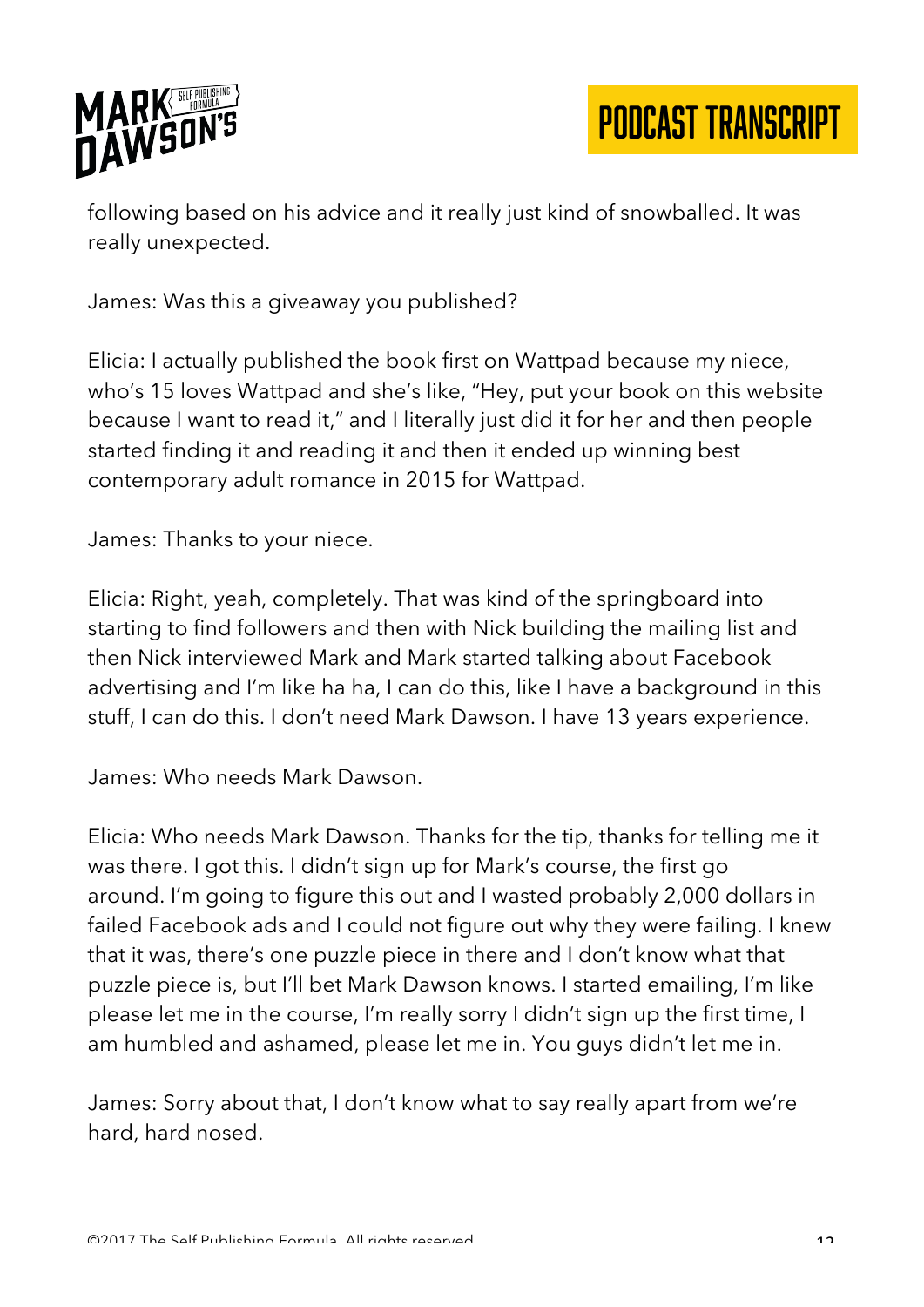

Elicia: Totally, like sign up while you can because they mean it when they say it's limited.

James: We get the course ready for launch and it's in a right state in between when we're doing the update, so it wouldn't be right to sell you in incomplete, not updated course, that's my excuse.

Elicia: I agree, but whatever helps you sleep at night.

James: On that before we move into when you moved forward to Mark's instruction, just tell us where you are with your treatment at this stage?

Elicia: I am almost declared cancer free. I had Hodgkin's lymphoma, which is one of the few cancers that they use the word curable with. It's a brutal treatment. I was very, very sick. I'm at a high risk for a lot of stuff because of the treatment, but I have to have one more PET scan in December, and if that one's clear, then I don't have to have anymore. I've had 2 clear PET scans, no evidence of cancer, so that's huge.

James: Well from all of us at SPF, we wish you all the best with that. That's really good news to hear, so let's focus on the positives, well that's another positive. That's the most important positive is that you're well on the road to recovery.

You got to the point then where you wasted a bit of money, tried to make Facebook ads work and that didn't really work for you.

Elicia: Well backing up too, when it came time to publish that book that the agent was interested in, I ended up turning down going the traditional route, because the advice had worked so well. I'm like I can do this on my own and the last bit of that puzzle trying to figure out was the bit that I was missing of Facebook advertising.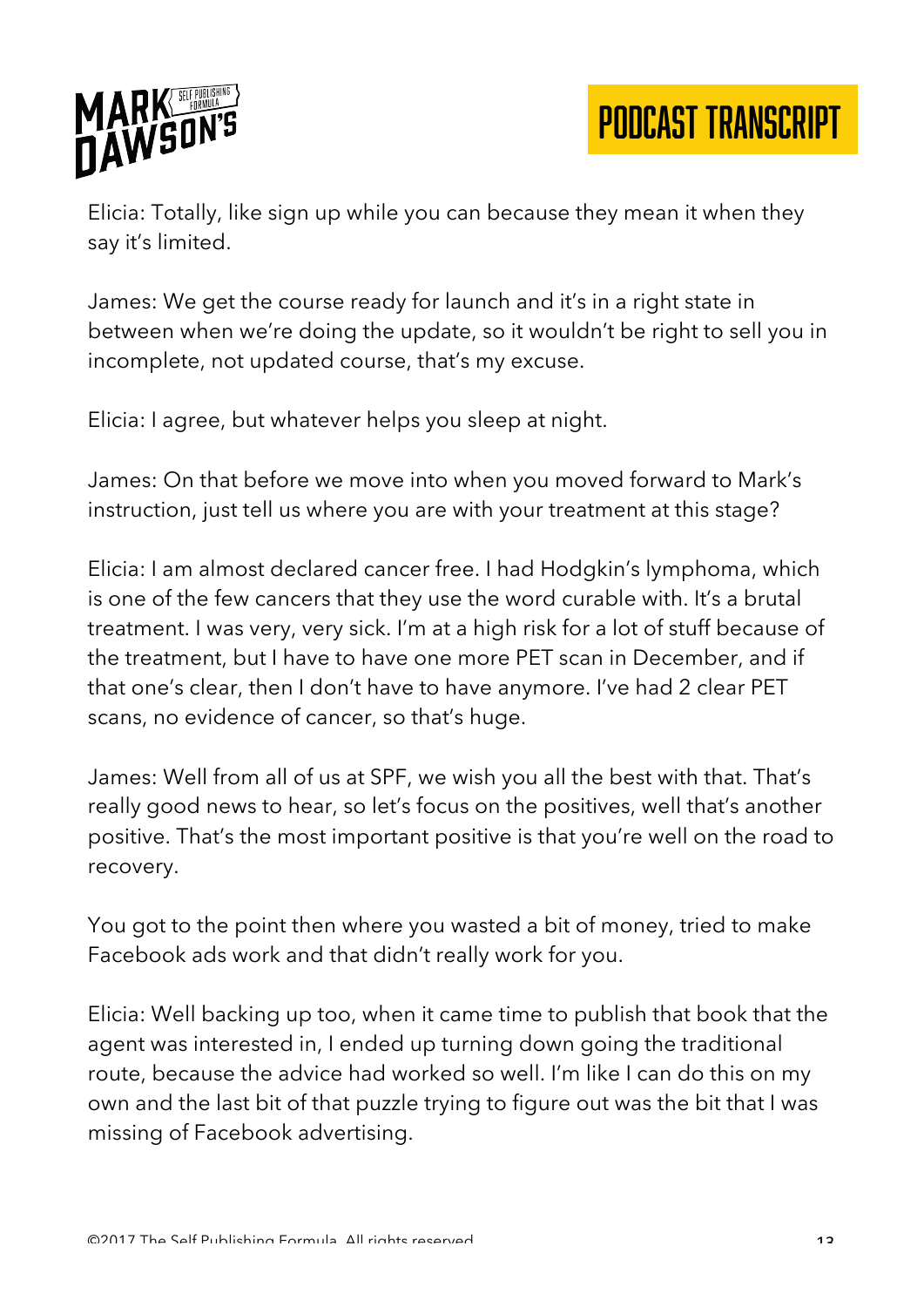



Once I finally got into the course, I found that missing puzzle piece on the first day and I'm like oh my gosh, this is what I've been doing wrong, and so I was able to go and tweak those ads and fix them and set things up the right away, and using his strategies on how to monitor those ads, it made all the difference in the world. Absolutely made all the difference in the world.

I had done really well with Lead Generation Ads before I joined the course, but as far as actually selling books, I could not move books. I couldn't hardly give them away.

James: What was it? What were the techniques that you got from Mark that made the difference?

Elicia: Do you want me to tell people that missing puzzle thing?

James: Let's hint at it.

Elicia: There were some really specific tools that are out there and that are hidden to mere mortals that even a person with my background, I didn't even know existed. I knew that in theory, these tools had to be out there, but I had no idea where to go find them. I had no idea how to set them up and once I was given that map, to be like okay this is where you find that pot of gold, it's right here. Then it rocking and rolling since then.

James: The treasure map.

Elicia: Yeah.

James: Can you clue us in a little bit, using an American type expression, on what sort of income and figures you're getting now?

Elicia: When I first started this, it took me about five months to sell enough books to buy a new mailbox for my front yard and I'm standing like happy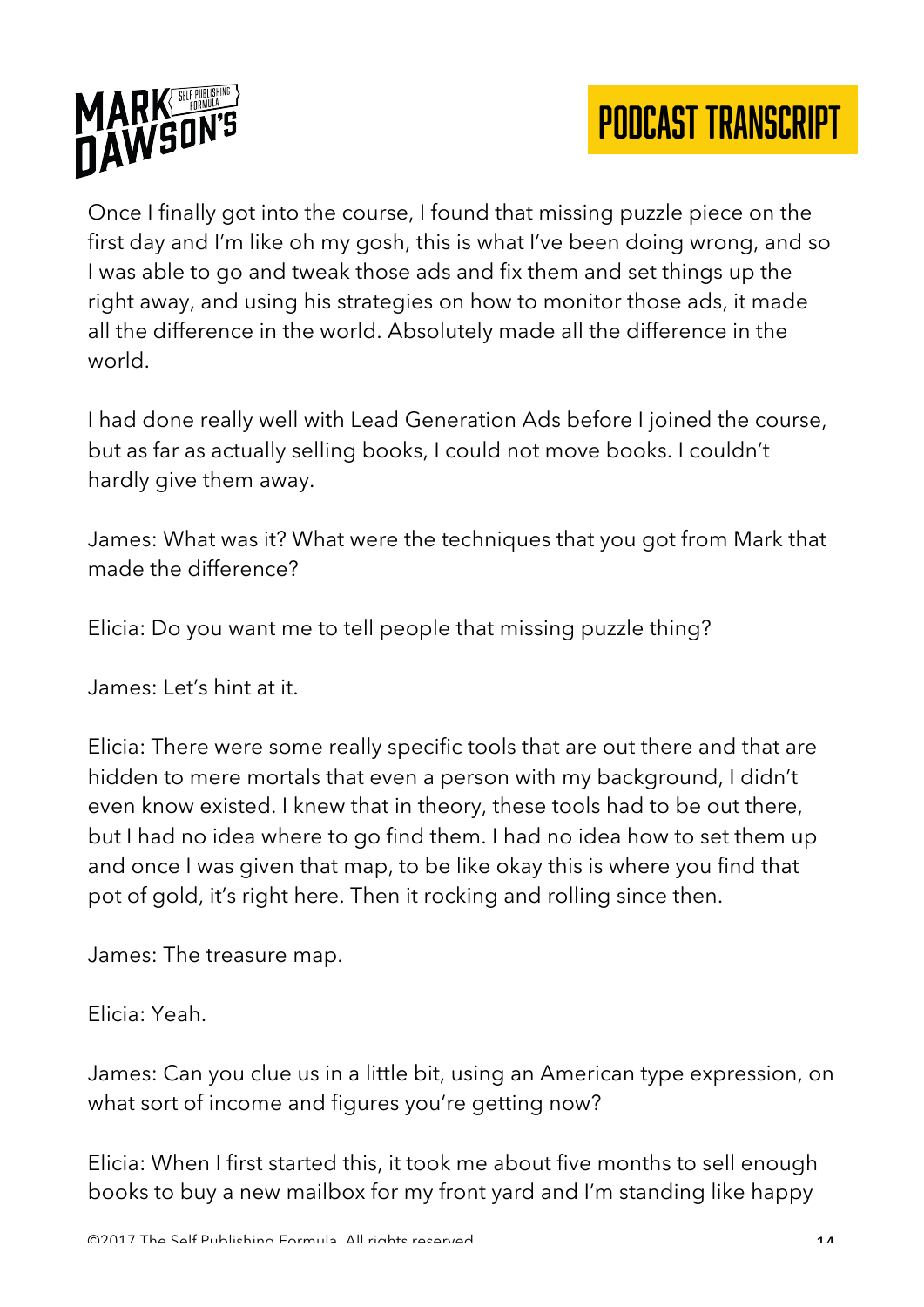

dancing at Home Depot because oh my gosh I'm using 114 dollars of my book money to buy a new mailbox.

James: That felt like free money to you.

Elicia: Totally, like I was, that was better than the New York Times.

James: Now you're making that in a couple of hours.

Elicia: I am spending about 5,000 dollars a month in advertising. This month will be my biggest and spend just on Facebook advertising. I'm probably spending 120 dollars a day, which is really small compared to a lot of people's ad spend and I will have, hopefully this will be my new biggest sales month, somewhere around 20,000 dollars, so that's 15,000 dollars in profit.

James: You're making 15,000 bucks a month on your books.

Elicia: I am. I like check my reports and just on Amazon sales alone, just Amazon sales alone, not counting, I have one book in Kindle Unlimited, not counting any of the other platforms, it's over 600 dollars a day, just in that. It's absolutely overwhelming. It's really, really overwhelming. But it's a lot of work too and a lot of people think that there's some sort of magic formula or that oh my god, she must have the best book ever, or Mark Dawson must just be the best author ever, which he's fantastic author, and my books aren't bad.

I've said this to other people, there's nothing special, really special about my work, like I'm never going to be on Oprah, never going to win any medals or anything like that.

James: You're on the SPF podcast, which is slightly better than Oprah right?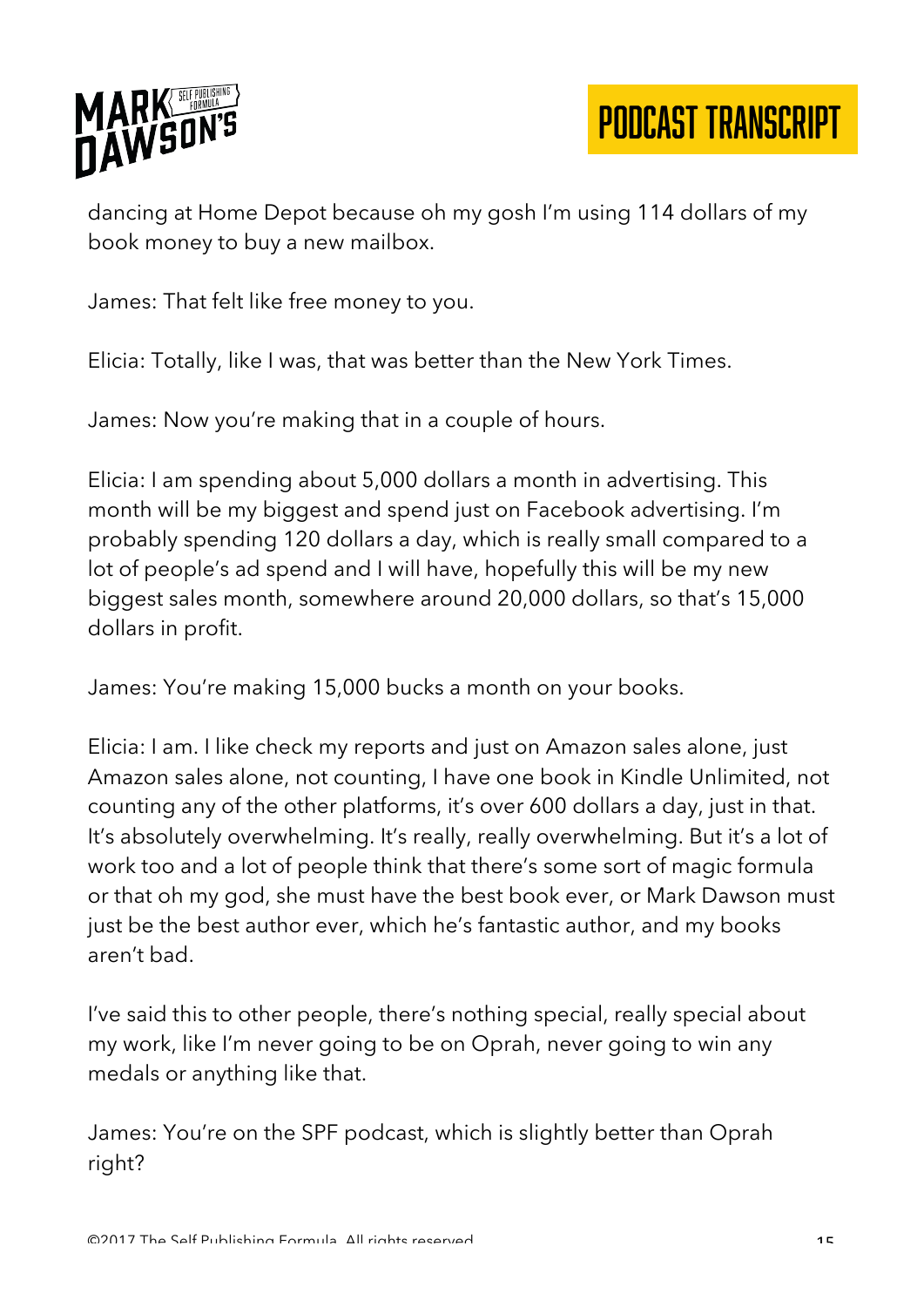

Elicia: Absolutely, oh my gosh. I didn't have pajamas or a toothbrush last night, I'm like I'm going to hang out and do the podcast.

James: I'm not sure how that comes across to people listening, but this did all start in a bar last night, but anyway, like all good stories. Let's just take you back for a second.

There's this day when you think you've got a break through. You got an offer potentially coming from an agent which would lead to a traditional publishing deal. Then things go south for you with an illness, fast forward through to today.

I wonder how things would have worked out had you not had that phone call form the doctor? You may have had a traditional deal.

Elicia: I may have and I may have gotten a 8,000 dollar advance if I was lucky, probably more like 1,000 dollars for a non-published person with no following. With a decent book and then who knows if it would have earned out and if I would have seen another penny because nobody is going to work your brand the way that you do.

No publisher is going to invest in your future as a writer. They're going to invest in that book, and they're going to try to squeeze every penny that they can and then they're going to move onto the next author. I'm promoting the first book in my series, I just released book three and I'm promoting book one that I release a year ago, harder than I ever promoted it. That wouldn't have happened in the traditional world.

James: We should just point out that we are reclined on sun lounges.

Elicia: Totally, next to a tiki bar.

James: Next to a tiki bar on the beach.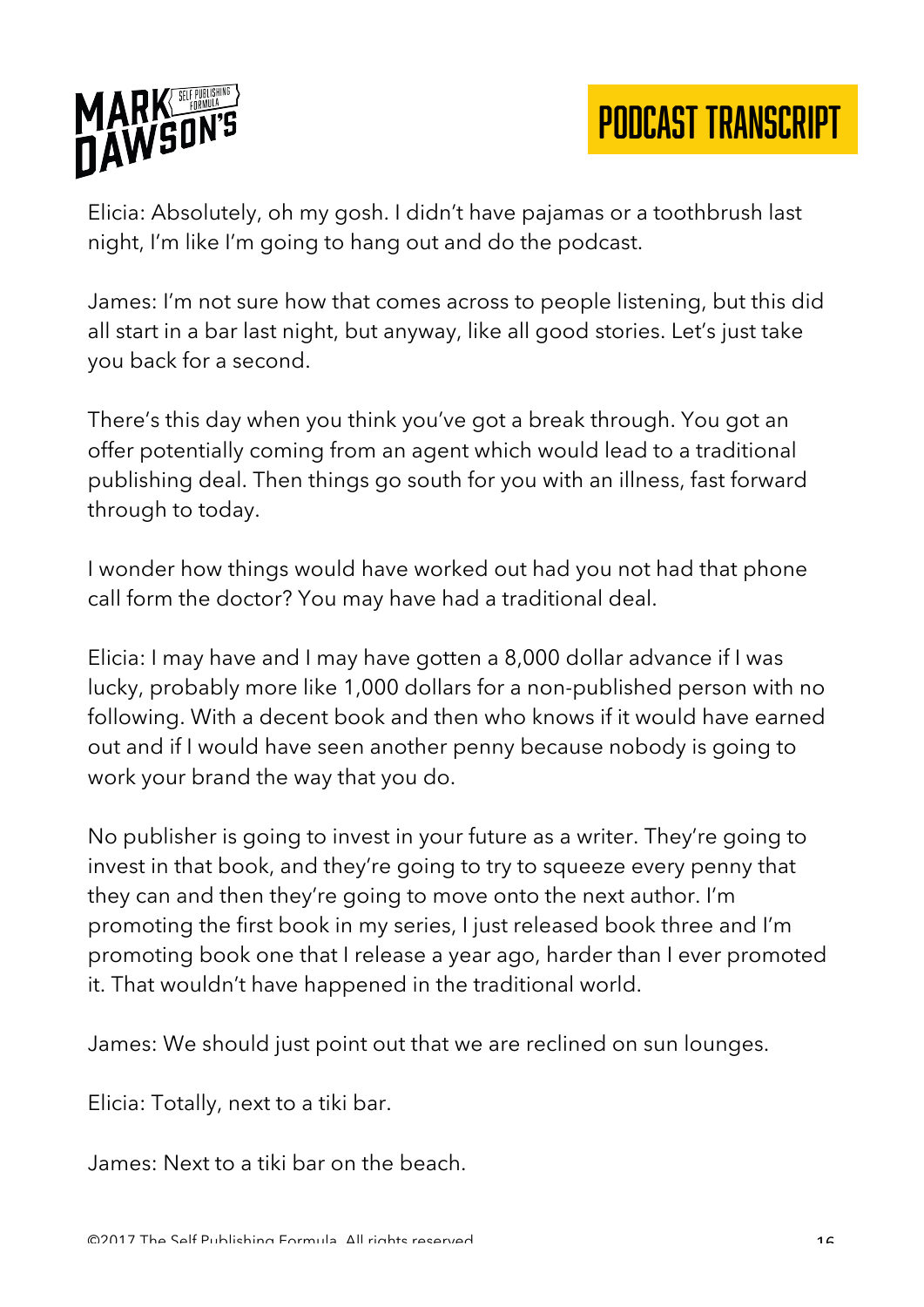

Elicia: Looking at the ocean.

James: In Florida, but the reason I'm mentioning is because they're preparing the bar for opening, there's a lot of, I don't know how much ice they're shoveling into that thing, but it's making a lot of noise. Anyway, we'll have a cold one in a minute.

Just to reiterate what you said and we had this conversation just over a coffee, we've have these super author on, we've had Marie Force, Rachel Abbott recently.

When they start talking about the secret to their success, it always turns out to be the same thing. Which is what you've excelled at, which is really just working hard.

Elicia: It is working hard. People are really shocked and authors get really depressed when I tell them that secret. I work 17 hours a day, I'm a wife, I have five children. I have no college degree. I work really, really hard and I believe in what I'm doing. I have enough faith in my work.

I am passionate enough about it because I know I may get that phone call that the cancer's back and I might not beat it the next time. I'm investing everything that I've got because if the book fails, it's going to be because the book sucks. It's not going to be because I didn't give it it's very best chance.

I listen to a lot of constructive and some very deconstructive criticism from other writers, from other professionals. I had a book designer through Nick Stevenson look at my cover and go, "It sucks, like start over." As a designer myself that was really hard to hear, but he was right.

I redid the cover, sales started picking up. Reviews started coming in and like I said, it just snowballs. It builds, and builds, and builds, but you never quit. So many people, because you have really, really sucky days as an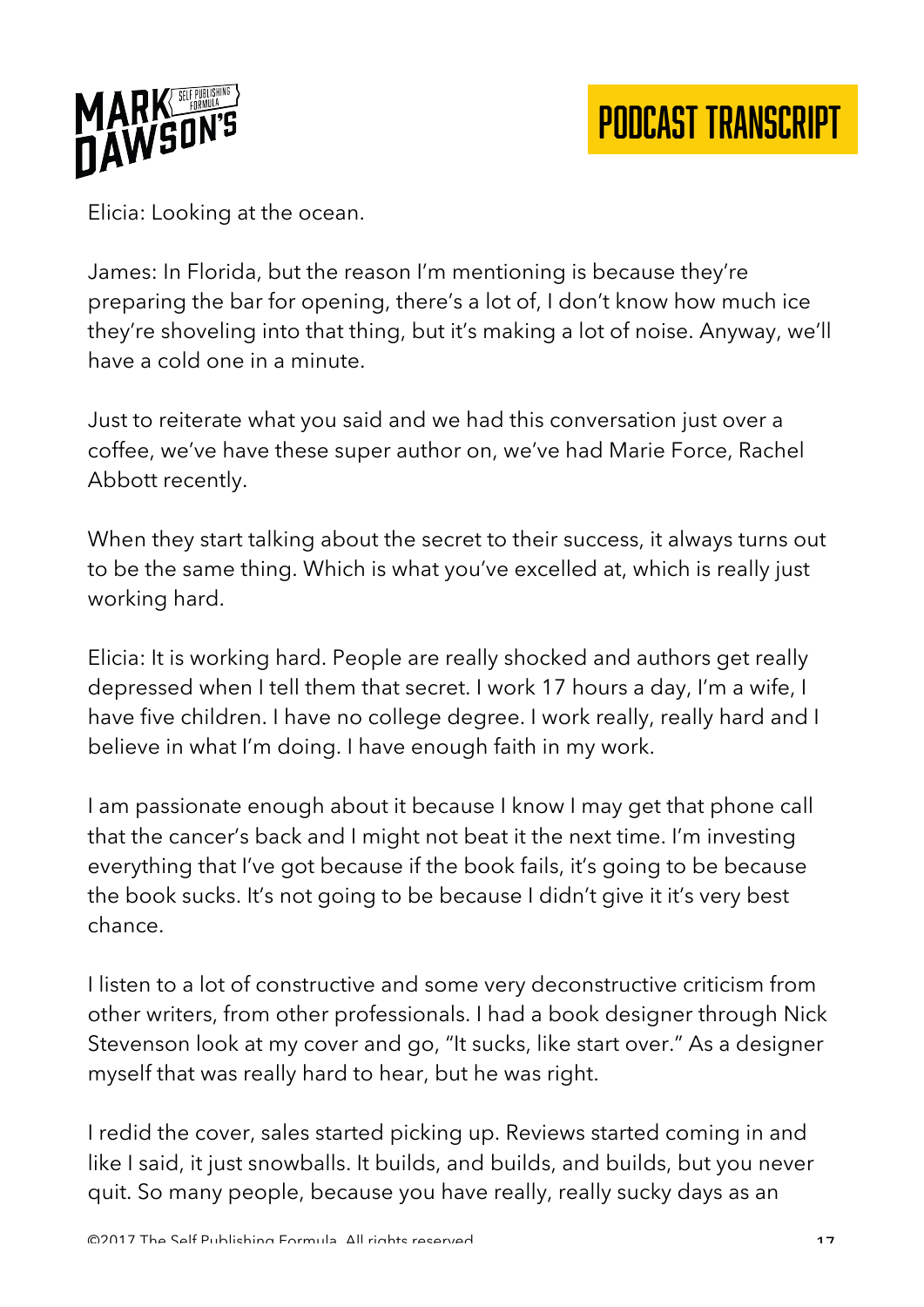



author, you have really hard days where you're like why am I even doing this and a lot of people give up, but you have to believe in yourself. You have to believe in what you're doing and you have to be willing to put your time and your money where your heart is and work it.

James: It's a heartwarming story Elicia, and you're clearly motivated to work hard and beat things and I can't help but think that played a part in your beating the cancer and your success as an author and long may that continue. Let's have a 30,000 dollar month soon.

Elicia: Absolutely, let's please, please. I'm excited because for the first time, since the series started, 10 months ago, I'm out of Kindle Unlimited, so I'm really excited to see what happens on all of the other platforms now. Honestly, I really expected my sales and my rankings to just plummet after I pulled out, because I did really well on KU and it's gone up. It's done the exact opposite. Rather than going down, it's gone up, even my sales just on Amazon, so it's really encouraging, really, really encouraging because I know that, I'm just 10 months into this. I'm just in the beginning of my career. There's a lot of time ahead. There are a lot of books ahead. I'm very excited.

James: What a pleasure it was to talk to Elicia. As I said, we were laying on the sun decks because where else would you record a podcast interview in the middle of the afternoon, it's 95 fahrenheit. And as you heard and I mentioned in the interview, they were setting up the bar next to us and pouring ice into a large, hollow container to make it as loud as possible, but I could have spent all afternoon chatting to Elicia, listening to her story and we all send our positive thoughts to her.

What a fantastic story, her recovery from cancer coinciding with this getting to grips with Facebook advertising and as she said in the interview, had she not been diagnosed with this very serious cancer, she may have done that traditional deal and her life would not be where it is today.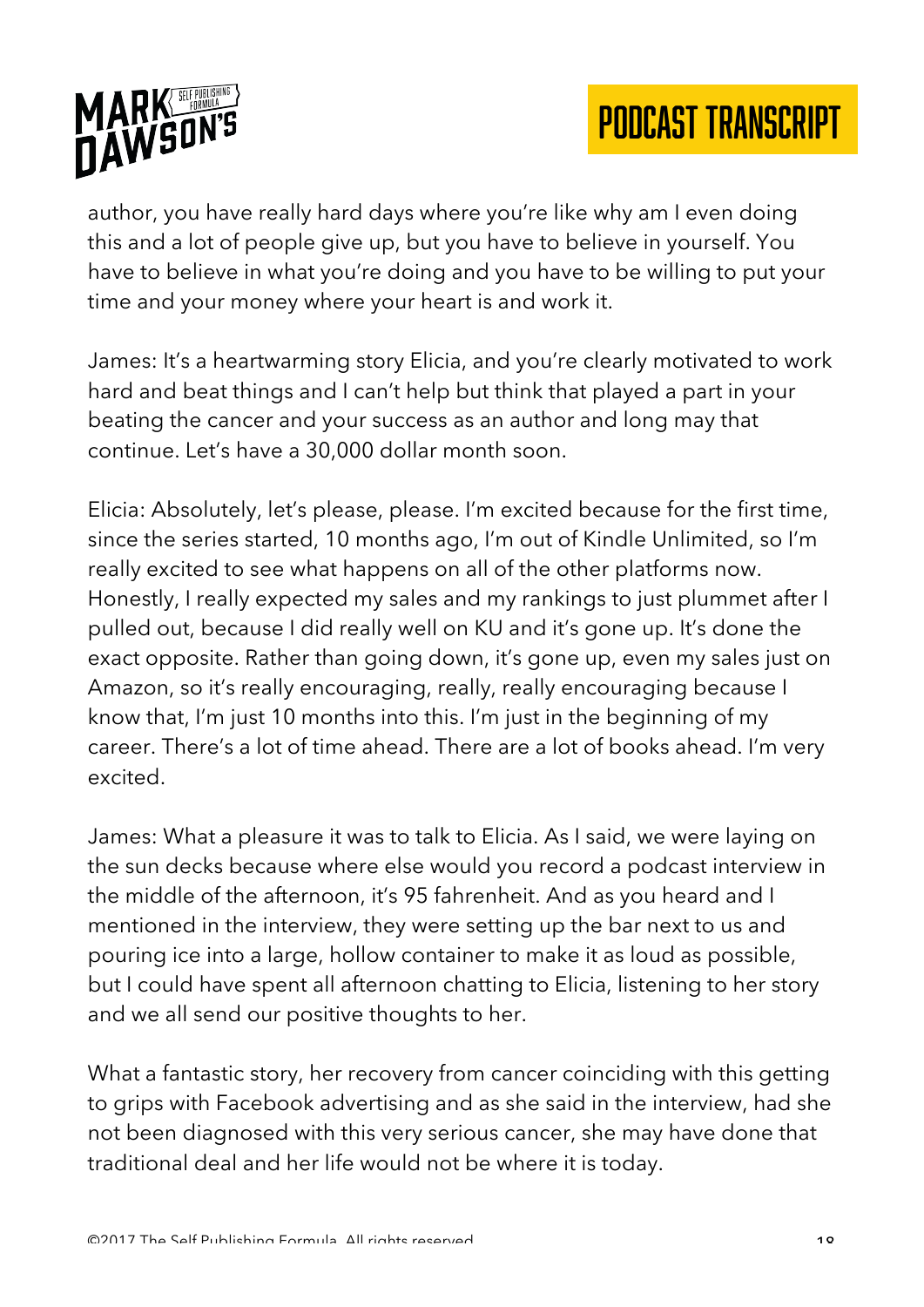



Mark: Yeah and it's funny how things past sometimes. It's one of those situations where I hear stories like that, people come up to me and it's immediate. It's not like we have to share that, and there are other things that she didn't mention in the story that I won't mention now, but that just make her story even more remarkable. Some of the things that has happened to her, in her life and the things that she's done.

It's just kind of so impressive and I'm so pleased that she's really nailing it. One thing we did after, I was invited to dinner with the guys from Apple on the Thursday night and they said do you have another author who you would like to come along? My first thought was to see if she'd like to come and she stayed another night. She booked another night in the hotel and we had an amazing dinner with Apple, really, really wonderful, so I got to introduce her to those guys, and hopefully that will help her to broaden her reach, so that she can start to sell books on iBooks as well as on Amazon. Just such a lovely person, it was a real pleasure to get to know her.

James: Yeah, she's somebody who makes things happen for herself and it's no surprise at all and hear the interview, that she wasn't defeated by her illness and she's not going to be defeated by that and she's going to be successful in her career because she's got a husband who's serving with the military, who's gone I think until spring next year. They have five children between them at home and she gets on with business and she makes it work and I love the slightly ballsy element to her as well, which is that she decided she didn't need our course, she didn't need any help. Threw herself into it and very quickly after a couple thousand bucks realized that she did need some pointers and wow she has not looked back since she's unlocked the key to it.

If you want to look up Elicia, let's spell her name for you. It's E-l-c-i-a and her surname is Hyder, h-y-d-e-r-, paranormal romance, paranormal suspense and romance I should say. She's in our Facebook group as well, so you can say hello to her there. That was great.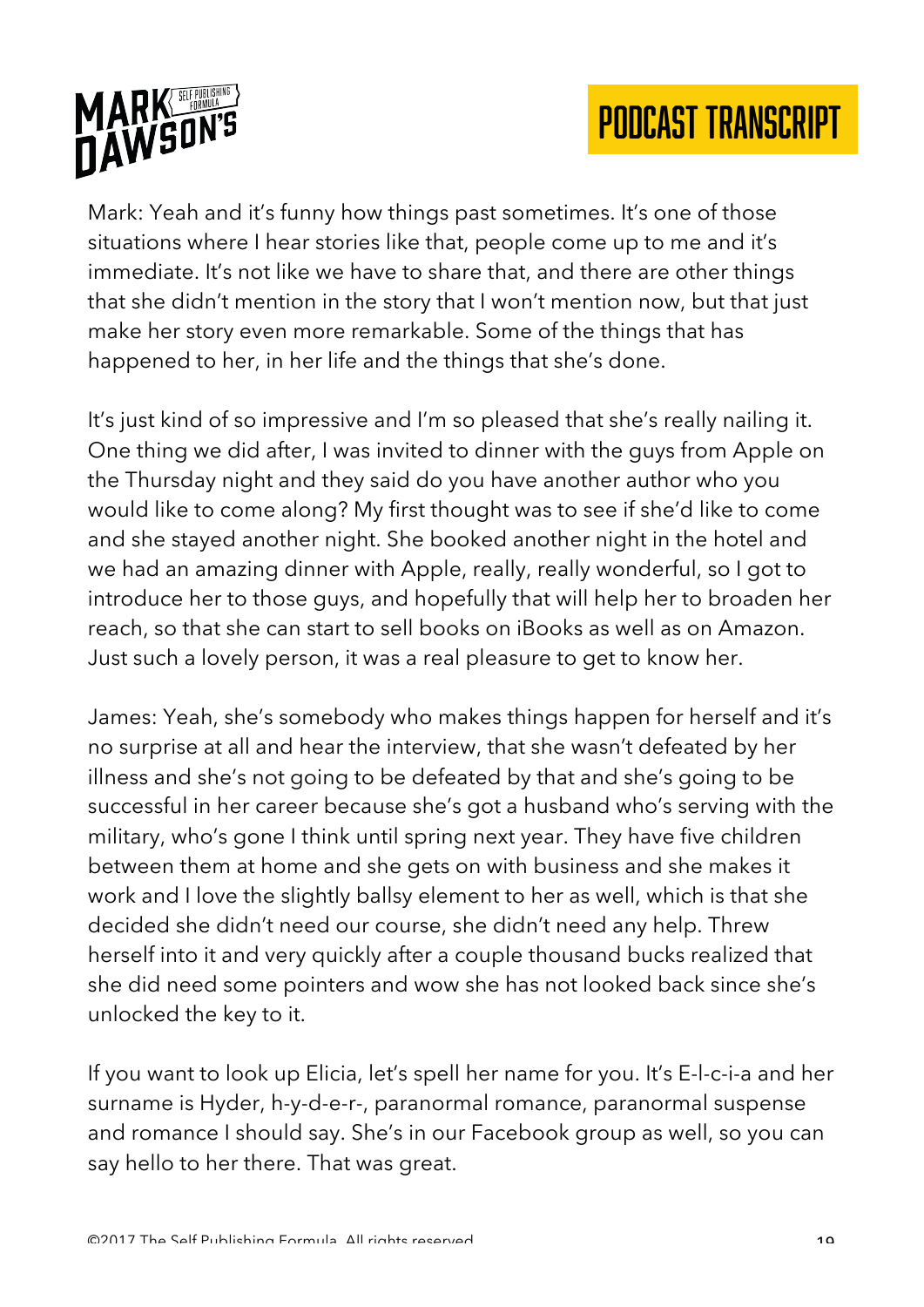

We have gathered quite a lot of really interesting material during our time in Florida and the wider states and one of the things that I did is, as many authors as I can get to, I ask them a set of questions really about how they write, where they write, what sort of approach they have to writing, how they're marketing, who does their marketing, how they split their time. The same questions to lots of different authors.

We're going to put that together for a special podcast at some point, so you can just sit back or go on your run, put this in your ear and just listen to lots of different people doing the same thing that you're doing, talking about their particular approach to it, just to try to spark some interest and creativity in the way that we all think about how we approach our day writing and our careers as authors, so that's coming up soon.

We should also trail ahead, but we've got a very useful interview indeed. You haven't heard this one yet Mark, but it's a very useful interview indeed with a man called Ricardo Fiatt who is one of the co-founders of Readz, which you may have heard of. Readz is a one stop shop to find the professional services that you're going to need as a self published author, so we're talking about editing, proofing, book covers, et cetera. All the subjects that we deal with quite regularly and Ricardo did this brilliant interview where we just stepped through.

It was quite selfish because I'm thinking from my point of view what do I do next, then what do I do, then who do I need and Ricardo stepped us through that process, talked about how we should approach particular editors and what their roles would be, and how much they would cost. Not only does Ricardo talk about that entire process of everything you would need to go from your draft to getting your book published and into the market, but we have a very special announcement. We're going to save this as a secret for next week, Mark.